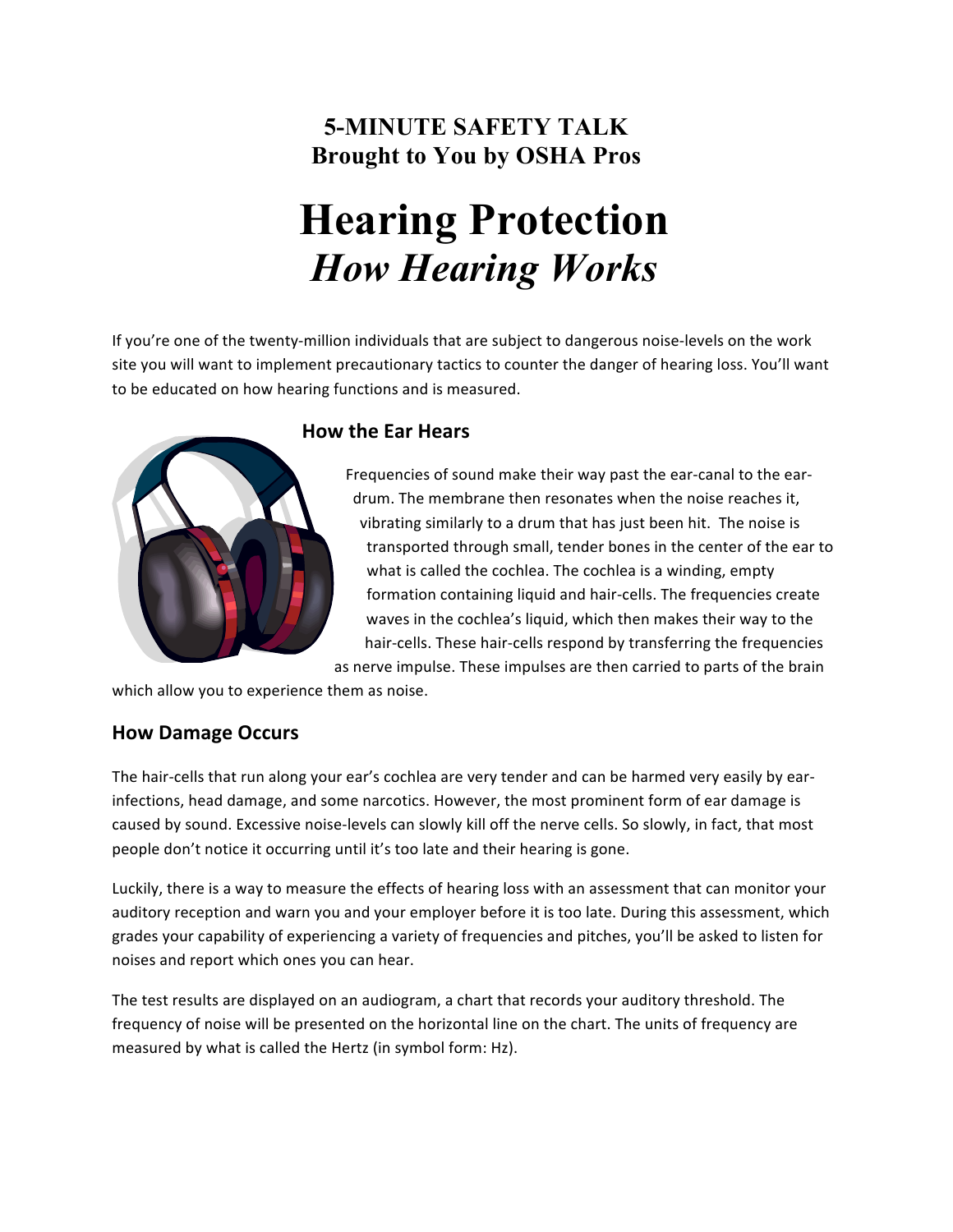The larger the figure, the higher the frequency is. On the left-hand a vertical line is displayed to show the height of the noise levels in relation to your auditory thresh-hold. This is quantified in a unit of measurement known as "decibels"(dBA). The audiogram's spiked line connects the auditory threshold at various frequencies. A taller line indicates superior hearing capabilities.

This machine reflects how auditory range alters with age. For instance, reception to lower frequencies doesn't change much at all, but with age people tend to have difficulty hearing higher pitches. Similar alterations occur as a result of consistent exposure to loud noise. In comparison at one year intervals, audiograms reveal that the line has dropped notably.

#### **What Does "Too Loud" Mean?**

dBA, as well as being used to quantify auditory limitation, is also used for generally measuring volume of noise. In the average quiet bedroom there are about 20 decibels. When operating a power-saw there are around 110.

In accordance with OSHA protocol, there must be hearing protection if you are subject to over 85 dBA for 8 hours or more. Wear auditory protection at all times when the decibel level reaches 90. You know you need hearing-protection if someone talking 2 ft away is difficult to hear. Other indicators include a resounding ringing of the ears or lessened hearing after you have left the worksite.

Regardless of what you may have heard in the past, your ears don't gradually get acquainted to noise. Your ears are experiencing the same level of noise and don't develop natural protection against high decibel levels.

You can make sure your hearing remains healthy by using ear protection and getting your hearing frequently assessed.

**© 2015 OSHA Pros**